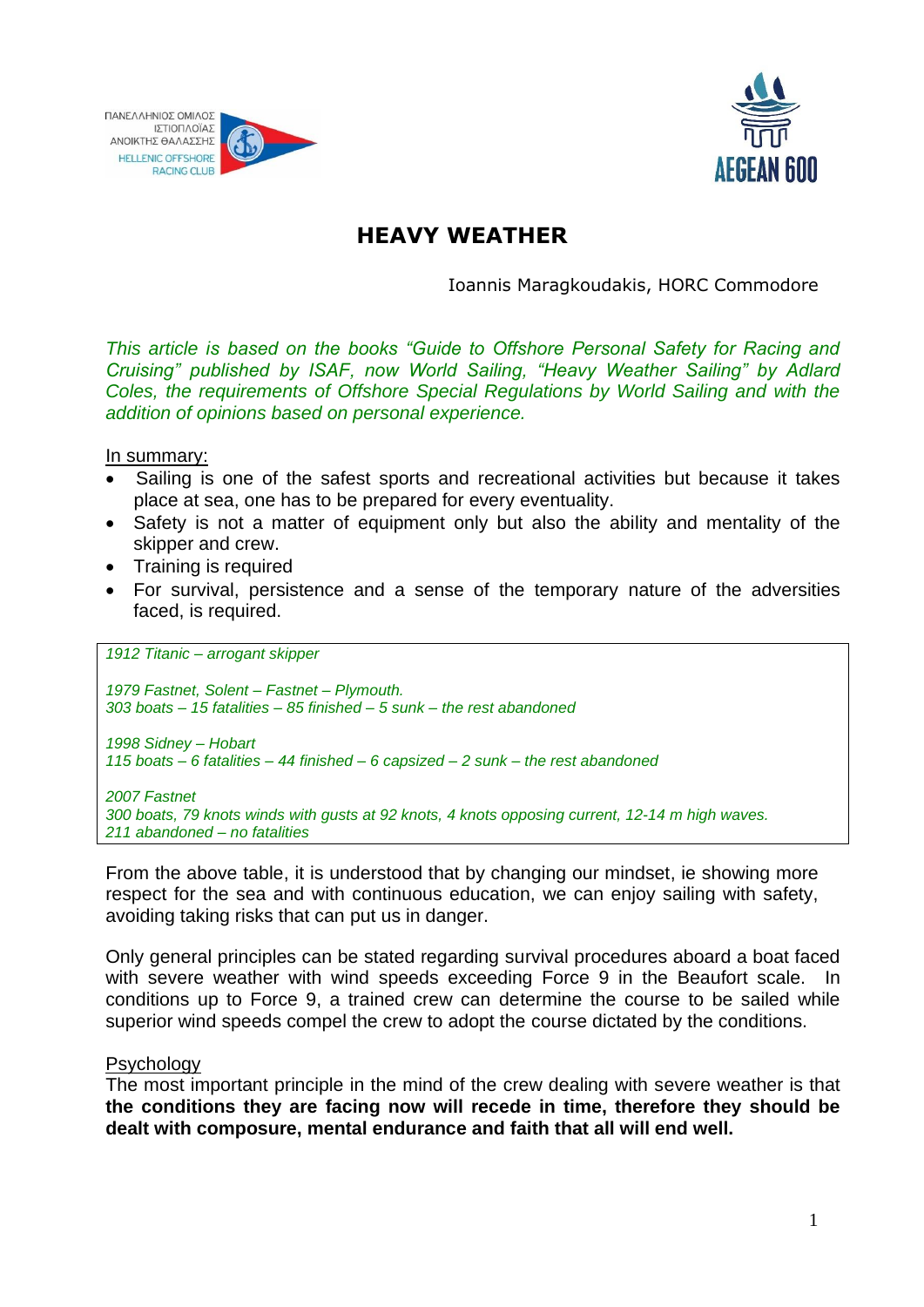The application of the general principles for dealing with heavy weather is in direct relation to the experience of the crew, its mental and physical endurance and the strength of the boat and the rig.

Especially with regard to personnel, none can predict the reaction of the crew in such extreme conditions of cold, constant spray, fatigue and stress from possible equipment failure. A crew that has experienced similar conditions in the past has a better chance to cope a second time.

#### Avoidance

Obviously, the safest method of avoiding exposure to danger is to keep away from extreme conditions.

Unfortunately, either because meteorological forecasts are not always accurate or because situations may develop in mid passage, avoidance is not always possible and thus there remain only two options: The crew must decide whether to sail to a nearby port or to confront the storm at sea.

Sailing to a safe haven in not always possible. A port may lay in great distance from the boat or the approach to the port may not be safe in the prevailing conditions. There is nothing more dangerous than a difficult approach to a port, where manoeuvring space may be limited or there may be shallow water by the entrance that amplifies the waves that are also reflected by the shore. Many accidents have happened in similar conditions. In such case, the only remaining solution is to weather the storm at sea. There is a saying of old sailors "The sea is half a port."

## **Technology**

Technology has not improved much the way we deal with heavy weather.

Boat and rig strength remains at a similar level to that of two to three decades ago, not to mention the reduced safety factors as shipbuilders strive to make lighter, therefore faster, boats that are sold at competitive prices.

On the other hand, developments of reefing systems for sail (genoa and mainsail) have lead to easier but not safer sail handling. There is still the possibility of jamming while operating in heavy weather.

In addition, development in communication systems (DSC, EPIRB, SART, SatCom) or in life saving equipment (life rafts etc.) is useful, but only in the last stage when a boat is about or has already been abandoned.

## Meteorological Forecast

It goes without saying, that during the planning of the passage we must gather detailed information from recent meteorological bulletins and plan our course, as much as possible avoiding foul weather, except for unpredictable meteorological phenomena. In any case, the crew must be informed of the expected weather conditions, their duration and the tactics to be followed.

#### Preparation

If heavy weather is expected, we must take advantage of the available time to prepare. During heavy weather, simple tasks, like a sail change, may become extremely difficult.

It is necessary to close all vanes that don't need to be open, like heads and sinks, so that water cannot enter the boat through them in case of excessive heeling. In case of the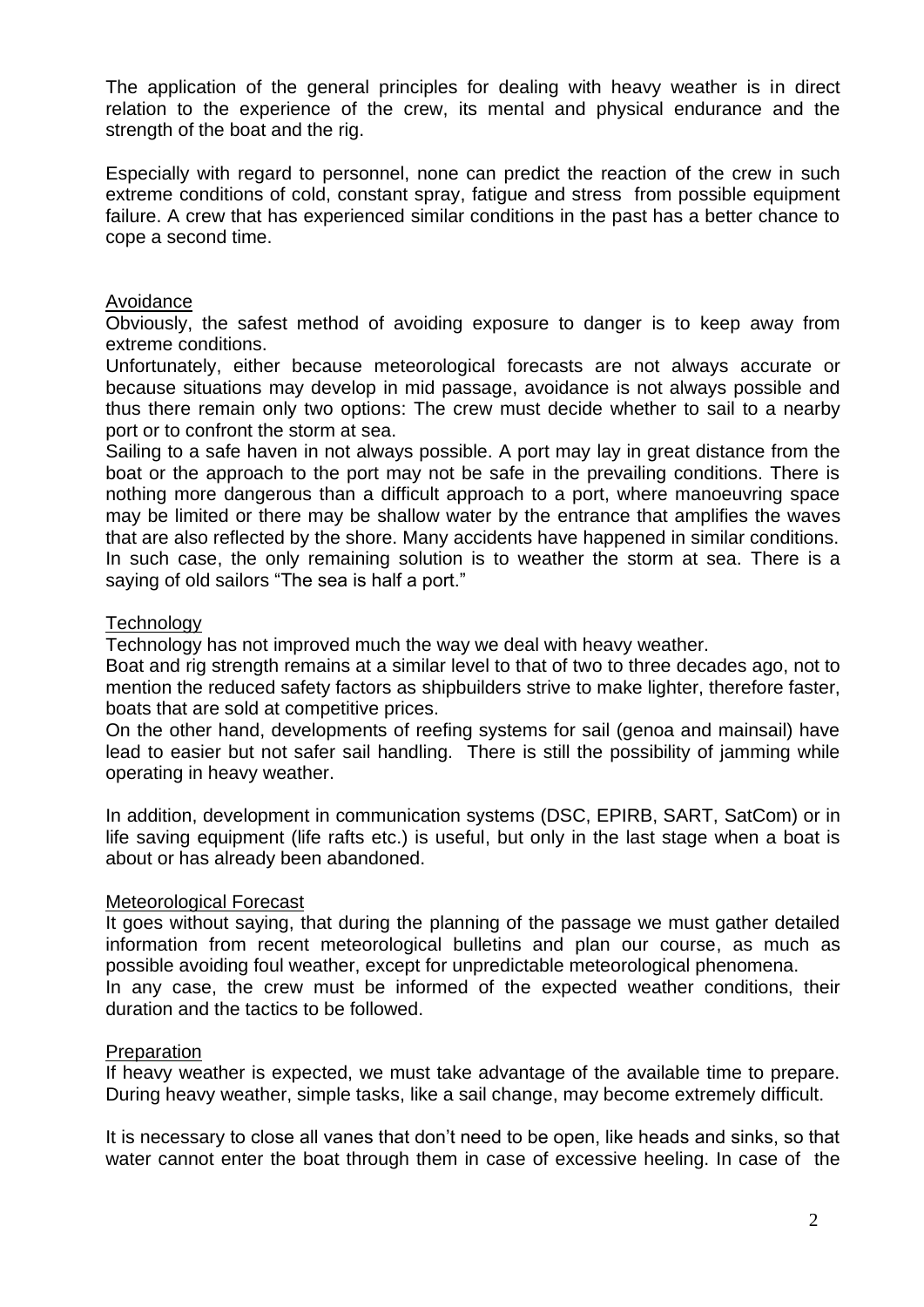boat capsizing, closed vanes will prevent air escaping from inside the boat, thus preventing from filling with water.

If it is not possible to secure the anchor and chain, it is better to remove it and stow them securely below deck.

At the same time, personal safety equipment, like foul weather gear, life jackets, harnesses, personal locator beacons (PLB) must be worn. Storm sails must be set in place in advance and the deck cleared from all unnecessary equipment. Below deck, all movable objects, drawers, hatches and air vents must be secured.

It is advisable to utilise the more experienced crew members during the first stages of the storm, in order to give time to the rest of the crew to get accustomed to the weather conditions, stay warm and rested inside the boat and thus be ready to take over at a later time.

The absolutely necessary number of people must remain on deck, in order to reduce the risk of an accident and to have available the maximum possible reserve.

Food and water must be consumed in advance. Extra sandwiches and hot beverages stored in thermal containers must also be prepared so that are available for the duration of the storm.

#### Choice of tactics

The desired objective in choosing an appropriate tactic for dealing with heavy weather is to avoid a knock down, a roll over or pitch-polling.

#### **No matter how high a wave might be, it cannot capsize a conventional sailing boat with good stability, unless it is a breaking wave.**

On the contrary, breaking waves **may cause pitch-polling if the height of the wave grows to more than 60% of the length of the boat and may cause knock down if a wave of a height of at least beam length hits the boat on the beam.** 

Therefore, our main concern is to maintain the position of the boat either towards the waves (close reach) or with the waves (broad reach), while trying to avoid waves on the beam.

In the wave creation process, increase in wave height precedes augmentation in length. **Pitch-polling probability increases substantially while running, if the wave length reaches twice the length of the boat.**

## Use of sails

Many prefer to use traditional sail systems (hanks on foresails or slab reefs on the mainsail). Even if the foresail is equipped with a reefing system, it is advisable to carry a separate storm sail with lines or hanks for use in case the reefing system malfunctions. In heavy weather, it is preferable to set a smaller jib as the mainsail is easier to reef than a change of headsails.

It is better to set the sail area carried by the boat to correspond to gusts than the average wind speed. We are not focusing on maximising boat speed, but on sailing safely and minimising risk of damage.

## Steering the boat

As far as steering the boat is concerned, we must avoid slamming onto waves. Waves carry an enormous amount of energy and can cause irreparable damage to a boat.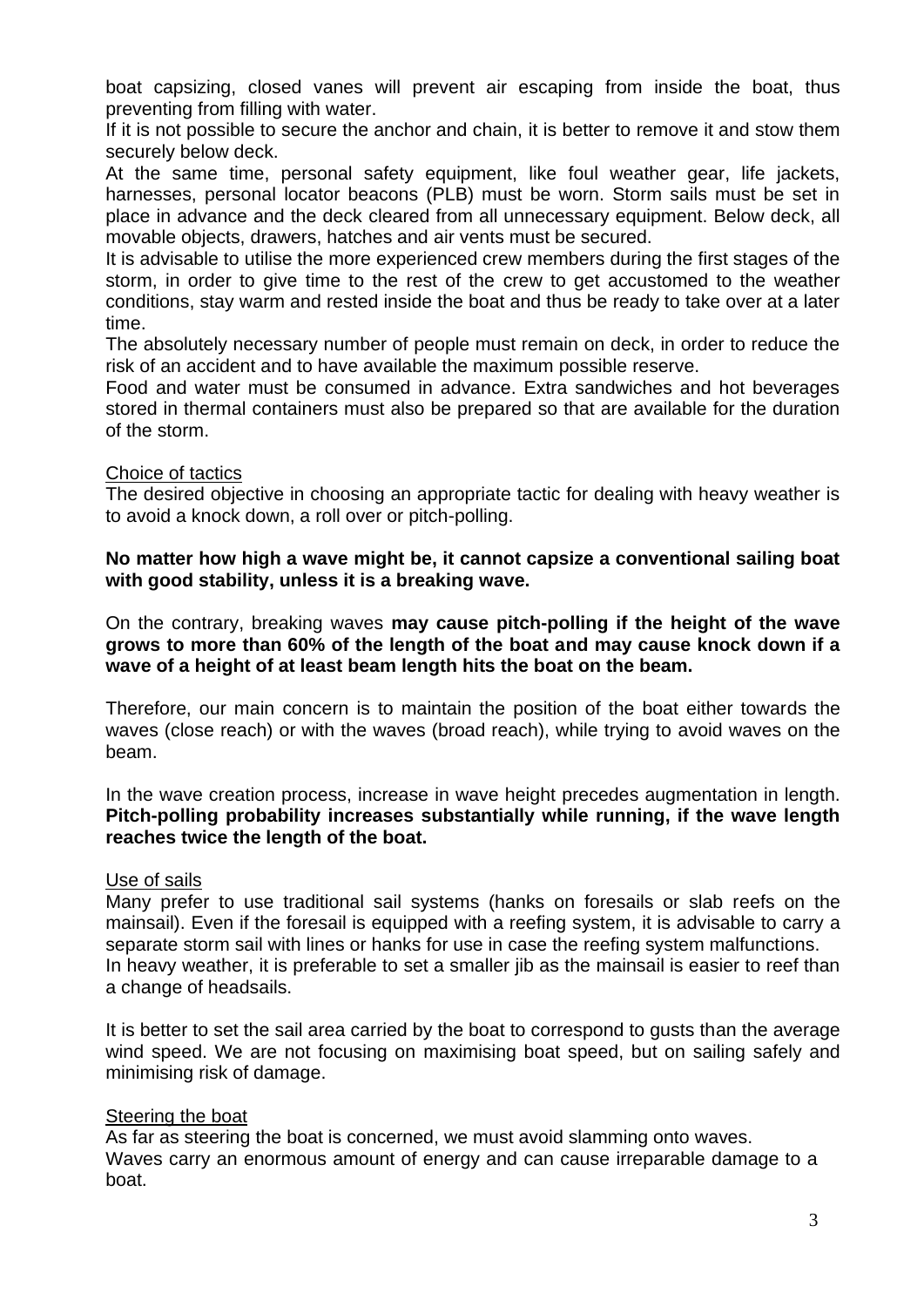Taking a wave head on or on the beam can cause damage or a rollover.

On the other hand, running before the waves can have the following consequences: the cockpit can be filled with dangerous quantities of water from crashing waves or the boat may gather speed temporarily and start overtake the wave in front of her. If it slams on the back of the wave, the instant deceleration will lead to pitch-polling and possible damage to the rig from the stress.

The best solution is to steer at a broad angle from the bow or stern of the boat with respect to wave direction.

Whenever the wind speed increases further, we must reduce sail.

When the course is to windward, the crew, in order to continue racing, may decide to steer on course under storm jib or trysail, despite the heavy pitching.

The helmsman must sail close reach along the valley of the wave and then climb the wave by luffing and at the crest abruptly bear away so as to avoid slamming on the back of the wave.

Using the above technique, the crew may continue on course instead of heaving-to or sailing under bare poles as long as they can avoid breaking waves.

As a storm tactic, these actions are useful only if the crew, the boat and the storm sails can cope.

If conditions become extreme and even the smallest sail overpowers the boat, the helmsman will be forced to luff repeatedly in order to lessen the heeling force and the flapping of the sail will strain the rig.

If the helmsman tries to steer on a reach in order to accelerate, the boat will heel excessively in the water and a following wave may hit on the beam and knock down the boat.

This way of sailing tires the crew, causes damage to the boat and is unsuitable for night time and must be applied only when there is no other option e.g. when in the dangerous quarter of a hurricane.

## Heave-to

When sailing to windward and the boat, for whatever reason, cannot continue on course can heave-to, instead of bearing away.

Heave-to is performed by tacking without releasing the foresail sheet and the mainsail reefed according to weather conditions. The helm is set so that the bow points to windward.

It is critical to practice this maneuverer beforehand in order to understand how heaveto works.

The sound of the waves is reduced along with the motion of the boat and if the helm is lashed in place there is no need of a helmsman.

This method gives time to the crew to rest and plan the next move.

While hove-to, the boat continues to sail at a slow speed but at the same time drifts to leeward.

Unfortunately, not all fin keeled boats behave satisfactorily while hove-to.

A boat should not try to heave-to with a large foresail because it will tear at the spreaders of the rig. Furthermore, many boats cannot maintain the hove-to position with a large foresail.

A heave-to can be performed with a storm jib or a try sail alone but in this case the helmsman's presence is necessary.

In such cases it is preferable to use the try sail.

**Heave to is a tactic that should be used in Beaufort scale Force 7 – 8 strong winds. It is also one of the recommended methods for recovery of man overboard situation.**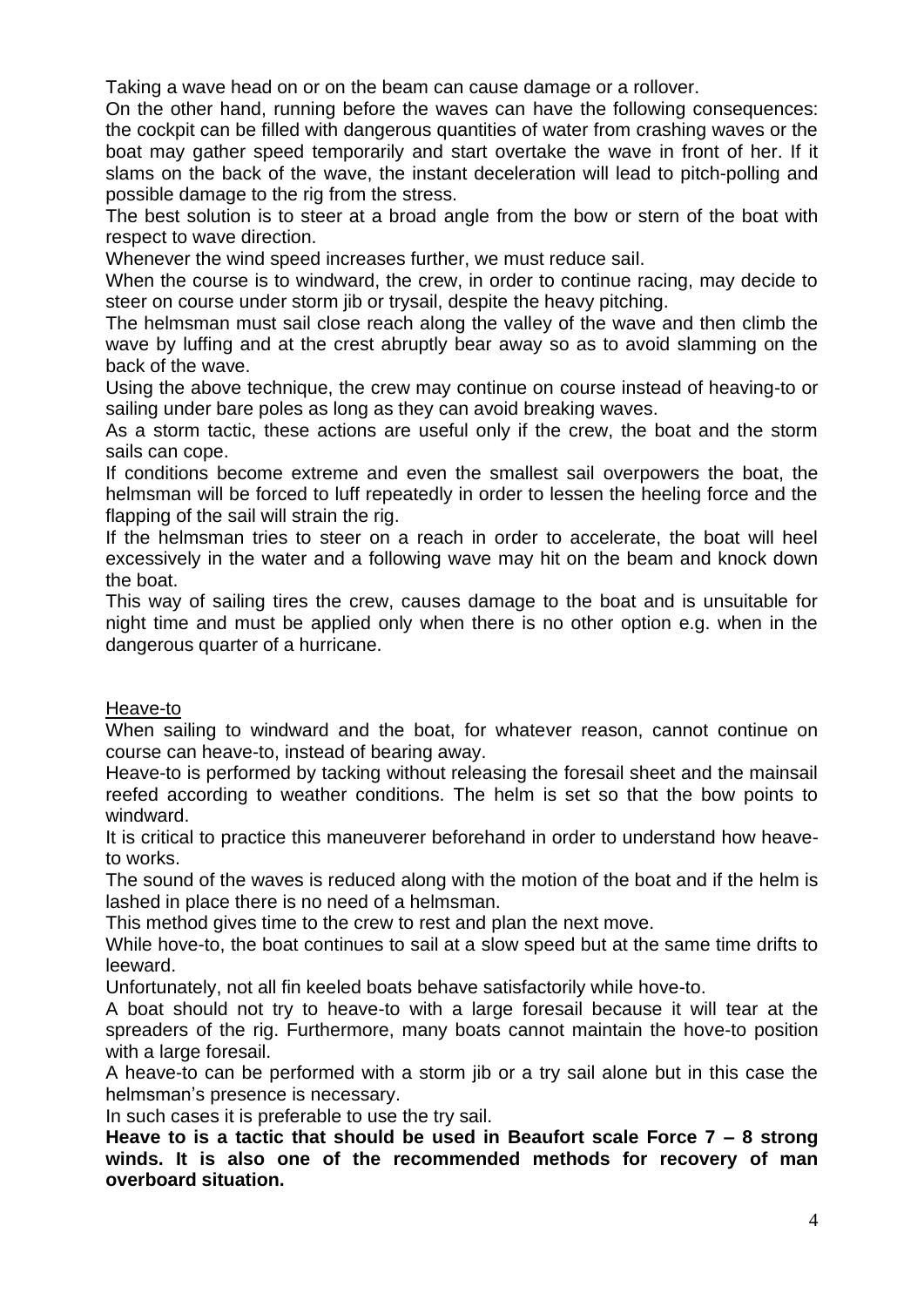If the wind speed increases above the aforementioned strength, any sail set will flap violently and may be damaged, and the boat will heel excessively in the water, in danger of a knock down. In these conditions, the heave to should be abandoned as it is neither safe nor comfortable any more. Other methods of coping with the situation must be applied.

# a) Running at speed

With this tactic, the boat has the following advantages:

First, the apparent wind decreases. Second, the rudder is more responsive, and the boat can avoid breaking waves by keeping the stern at such an angle to the waves that can prevent broaching or capsizing that is a danger posed under bare poles (no sail hoisted). Third, the speed induced inertia along with the high propulsion force dampens to a significant degree the pitching and rolling motion of the boat.

Of course, this tactic is not easy. It demands skilful helming because it is very physically and mentally tiring with high degrees of concentration and vigilance. It is especially difficult at night.

Boats with a tiller or a direct transmission between the steering wheel and the rudder, are at an advantage.

The speed of the boat must be adequate so to respond immediately to rudder movement but at the same time to avoid piercing the back of the wave ahead resulting in pitch-poling or broaching.

*It is reported that wind vanes can cope successfully with this tactic up to wind speed of 50 knots, maybe more.*

The tactic of running in front of the waves is especially employed in sailing races, where crew prefer going faster and keep as much sail area as possible.

The tactic used with the bigger waves is to luff along the trough of the wave in order to maintain speed and then bear away almost at right angle to the oncoming wave and surf on it.

# b) Bare poles.

When heave-to and running at speed are not possible due to the severity of the weather, then the solution is to run under bare poles, by removing all sails, lashing the helm slightly to leeward, button down all hatches and wait for the storm to pass.

Every boat behaves differently to this situation.

Older designs that are narrower and comparatively heavier displacement behave better than wider, lighter displacement modern boats.

When under bare poles, the pressure of the wind on the mast alone moves the boat, with the force applied slightly forward of the beam.

In conclusion, when other methods cause survival problems, running under bare poles is safer as long as the boat is far away from shore.

It goes without saying that the boat should not be too prone to roll-over, as this increases significantly the probability of damage to the rig.

As a precaution, when inside the cabin, the crew should secure all hatches, then lie down on the cabin floor or under a table and secure themselves with pillows and mattresses around them for the prevention of injuries.

A boat may capsize even after the worst of the storm has passed as high waves remain in the area and become confused as they are affected by the constant change of wind direction.

In conclusion, many experienced sailors find the bare pole tactic effective in dealing with hurricanes even in light displacement boats.

c) Running with drogues (towing devices or objects)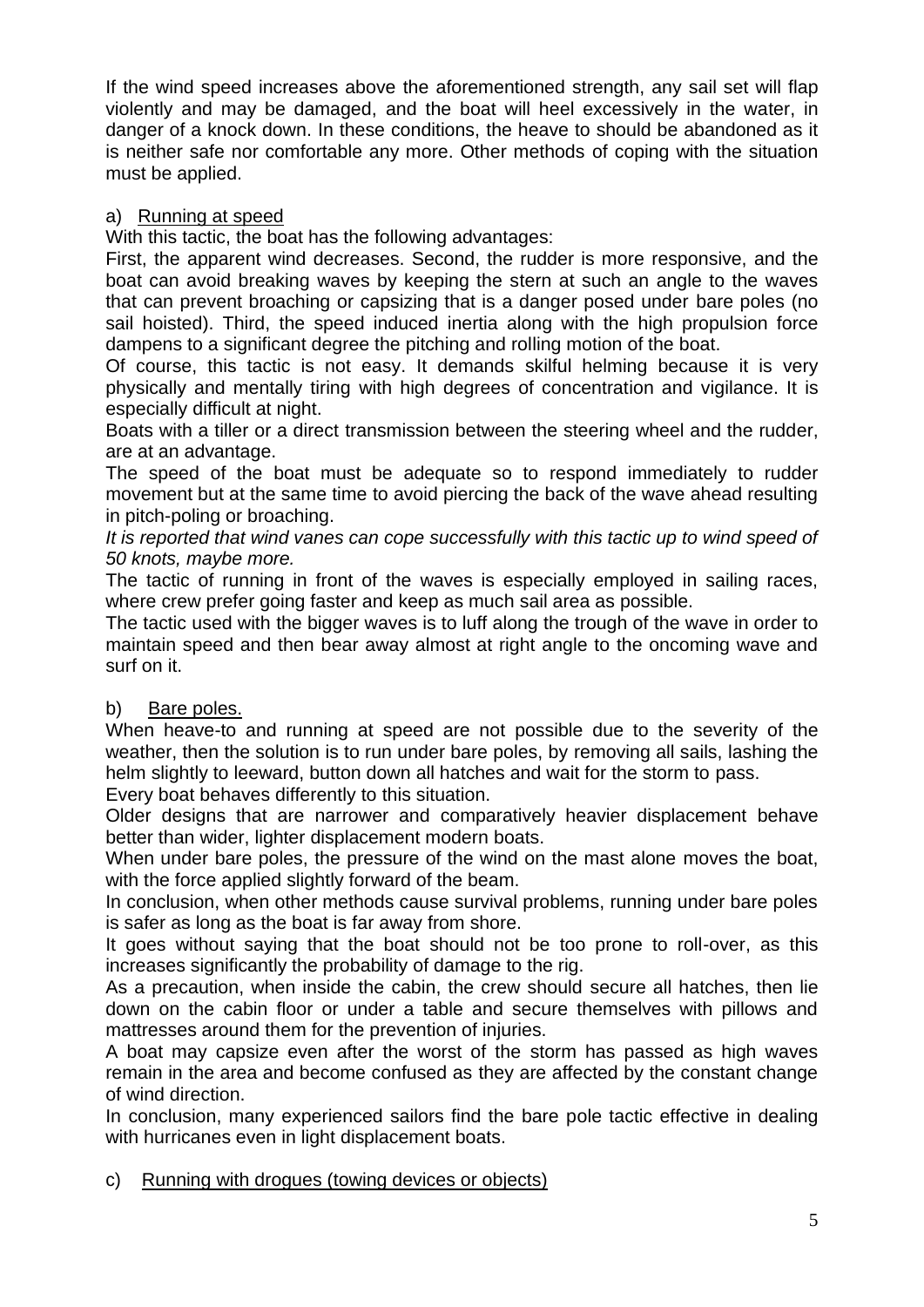As already mentioned, when running in big waves it is necessary to control the speed of the boat so that the rudder remains responsive in order to maintain the stern at the correct angle to the waves and at the same time not slam in the wave ahead.

This can be achieved by increasing the drag force at the stern deploying towing devices like drogues or other objects, such as ropes.

Such devices have been the subject of several research studies, including one conducted by the Southampton University Wolfon Unit on behalf of RORC.

These experiments proved the beneficial use of such devices. Especially interesting is such a device designed by Donald Jordan as a bunch of drogues. It eliminates the risk of a single drogue being lifted out of the water in a breaking wave and thus losing the resistance it provides. At the same time it is more usable due to the smaller size of each individual device of the bunch.

Towing long ropes, in addition to slowing down the boat, helps with breaking the waves as they move with the boat, The length of the rope can be adjusted so to match the wavelength, increasing their performance. A loop is the most easily adjustable application. One end is tied to a cleat while the other is adjusted.

This is why ropes are preferred to other devices like drogues.

For typical ocean waves, a rope of 120-150m length and a diameter of 1.0-1.5 cm is recommended.

This tactic can be used under sail or with bare poles.

Lone seafarers use this tactic during storms with the storm jib held on the centreline by the tight sheets and the helm tied amidships.

Of course, in order to use this tactic, one must be familiar with it and understand its limitations, especially in relation to the length and height of waves.

*Marchaj in his book "Seaworthiness" gives an explanation. He believes that in rapidly growing seas, wave height increases faster than wavelength. As the wave grows in size, at some point its wavelength will become twice the length of the boat. At that point, the bow will be at the trough of the wave when the stern will be at the crest. In this position the boat will tend to either pitch-poll or broach while the steering efficiency is reduced by the forward motion of the water molecules at the wave crest. In fact, if the rudder is located at the very end of the stern, the situation may deteriorate further as the rudder may loose contact with the water.*

This situation is a direct function of boat speed. In order to avoid unpleasant consequences, sometimes we need to reduce speed by increasing the drag force and at other times we need to increase speed by raising sail.

The general conclusion is that there can be no safe suggestion because everything depends on the prevailing conditions and the behaviour of the boat. Taking into account those general principles we should try to adapt then to the conditions of the moment.

## d) Sea Anchors

According to the terminology of Offshore Special Regulations, Appendix K of World Sailing, the term sea anchor implies a device that is deployed from the bow of a boat and keeps her practically halted in the water.

In the old days, the best known method of keeping a boat bows-to the wind, was to let an anchor and enough chain in the water along with a small sail or the mizzen sail reefed close to the stern, so that the boat would stay luffed to the wind while drifting slowly astern.

Several more effective ways have been developed today.

One such device is the parachute type sea anchor. In order to be effective, it requires a significant length of elastic rope in order to absorb shocks. Nevertheless, the results from its use are not always encouraging.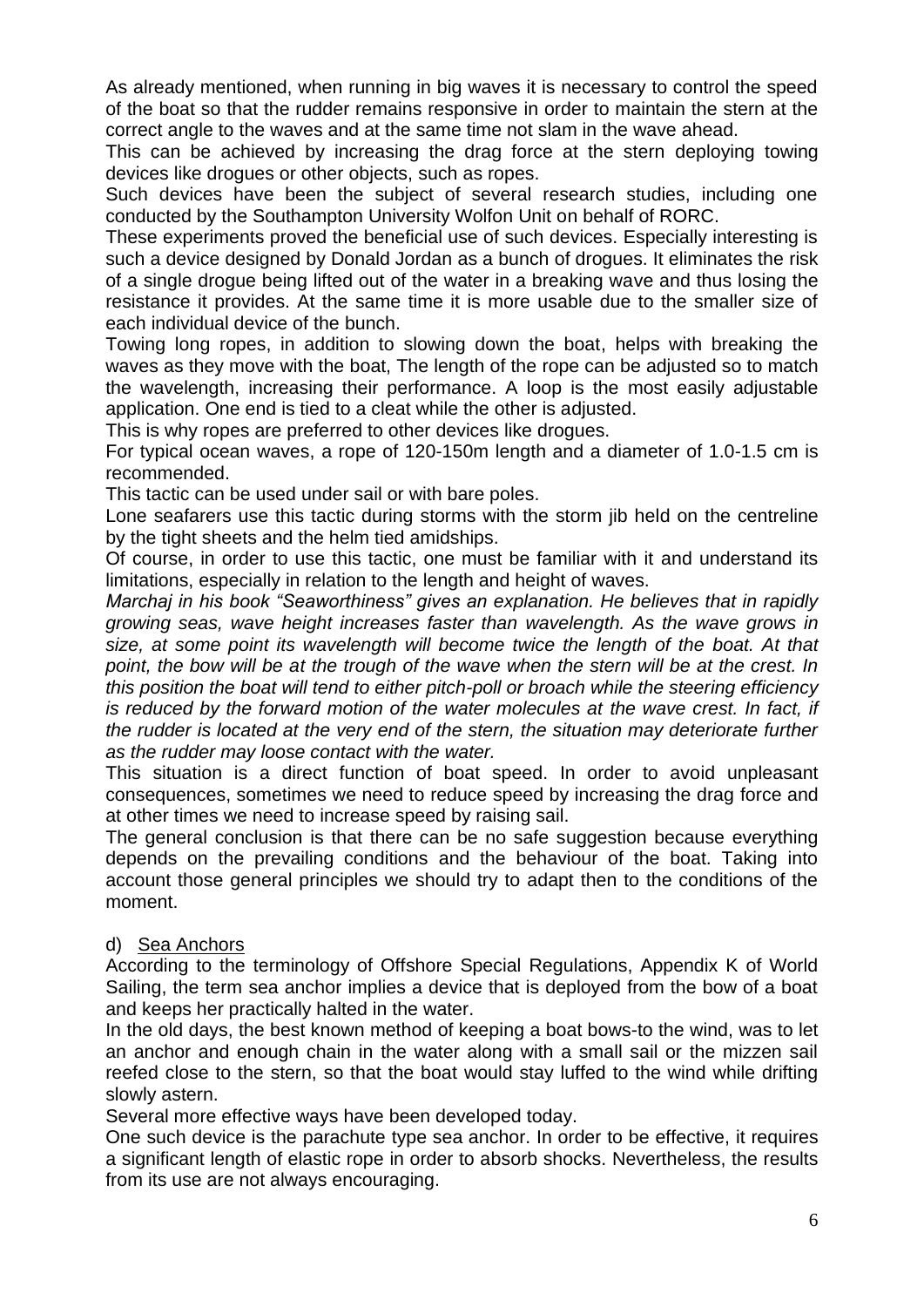## Offshore Special Regulations propose the following sea anchor:



#### **Typical Dimension**

LWL Mouth dia (Min)  $10m(33ft)$  $1m(3ft 4ins)$ 13 m $(43ft)$  $1.3m$  (4ft  $3ins$ )

Slope Lenath (Min)  $1.3m$  (4ft  $3ins$ )  $1.7m$  (4ft 11ins)

**Shroud Lines (Min)**  $1.3m$  (4ft  $3ins$ )  $1.7m$  (4ft 11ins)

## e) Navigation in limited visibility

Motor Boats: one long sound every 2 minutes Sail boats: one long sound followed by two short sounds every 2 minutes.

# **CLOTHING - DIET**

Clothing must include:

**For cold weather:** Isothermal clothes, isothermal shocks, gloves and woollen (fleece) hat, preferably covering the neck, a breathable oilskin, woollen pants and boots.

The heat emitted by the head amounts to about 1/3 of the total body heat emissions. Therefore, adequate head covering plays an important role in maintaining a good body temperature and is better than heavy clothing that makes movement difficult and creates sweating.

**For warm sunny weather:** light clothing, preferably of light colour covering almost all of the body, sunglasses and hat with lanyards, light boat shoes and sunscreen for the face or unprotected parts of the body,

In order to avoid stomach disorders (vomiting, etc) and nausea, especially for novices should not include fats, sugars and alcohol. Relatively salty food should be preferred. Especially in hot weather, water should be consumed frequently in order to prevent dehydration.